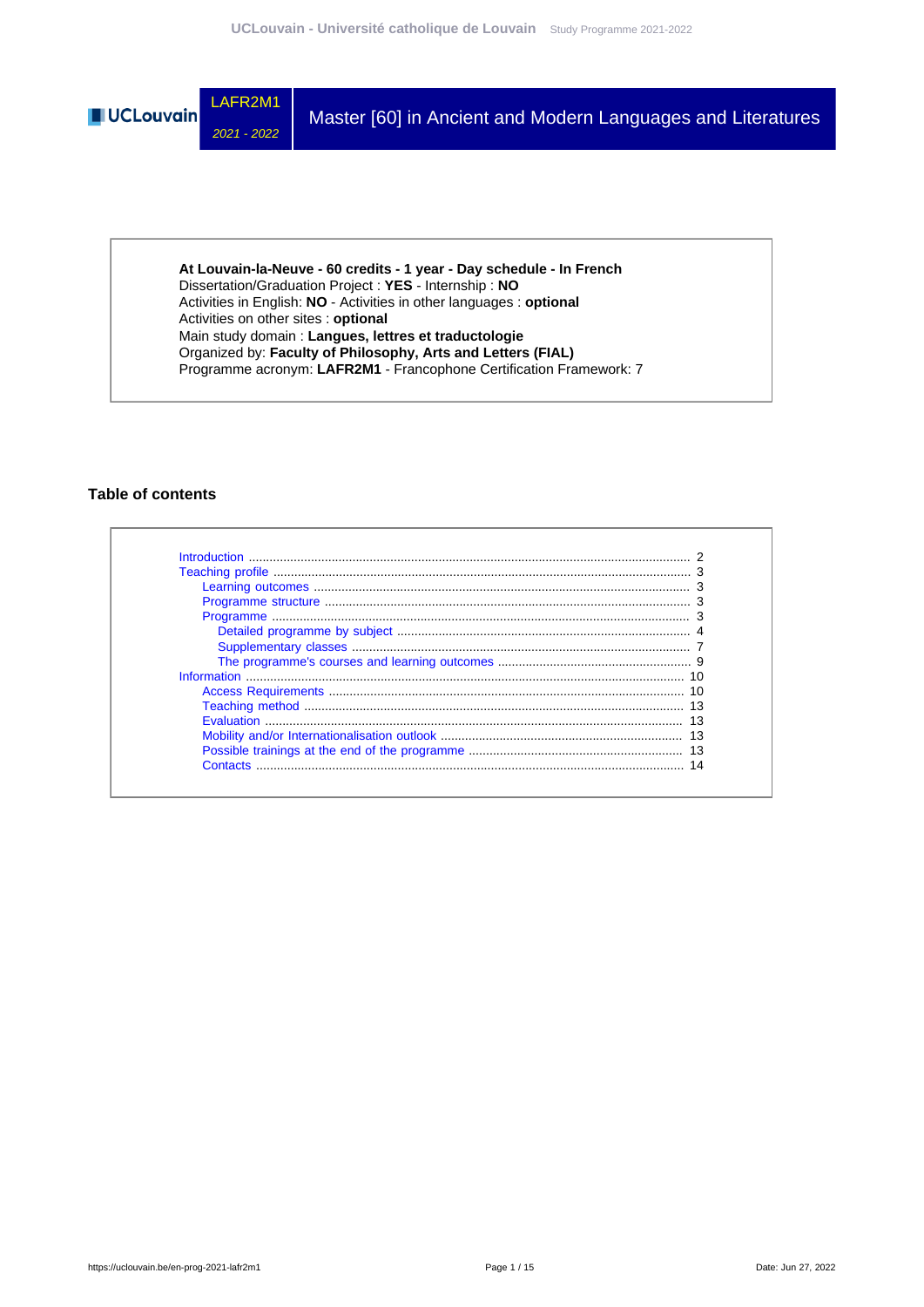# **LAFR2M1 - Introduction**

# <span id="page-1-0"></span>**Introduction**

### **Introduction**

This master can be completed in one year and offers advanced training in the field of French and Latin studies, in particular in relation to linguistics and literature.

Depending upon the electives they choose, the students will acquire more specialised skills, either in the field of French or the field of Latin.

### **Your profile**

#### Students:

- hold a bachelor's degree;
- can provide evidence of proficiency in the following subjects (modern languages and literature (French); ancient languages and literature (Latin), philosophy, history and historical criticism, arts and civilisations, linguistic and literary theory, modern languages and literature).

### **Your future job**

Students of this course perform a variety of roles for which their education has provided them with the necessary polyvalence, precision and capacity to learn.

They become teachers, researchers, book retailers, journalists and advisors; they work in communication, expert assessment or the civil service, and perform roles in the finance and voluntary sectors, etc.. They organise events, create publications and manage document resources, etc..

### **Your programme**

The course is made up of:

- a core curriculum (45 credits), comprised of modern language and literature and ancient language and literature lessons, and the final assignment;
- an elective worth 15 credits.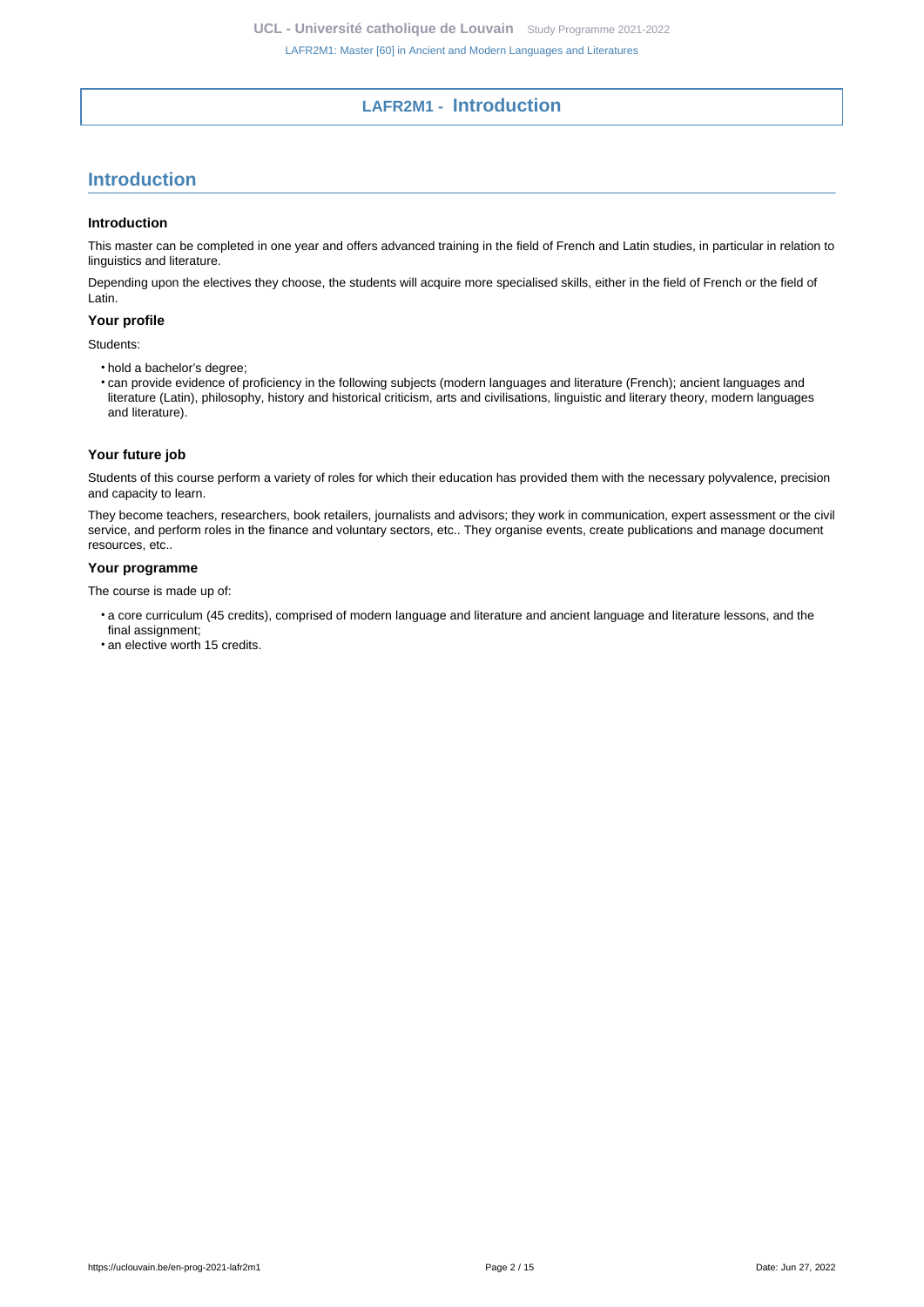# **LAFR2M1 - Teaching profile**

# <span id="page-2-1"></span><span id="page-2-0"></span>**Learning outcomes**

The [Master \[60\] in Ancient and Modern Languages and Literatures](https://uclouvain.be/en-prog-2021-lafr2m1) trains specialists in French and Latin languages and literature.

At the end of their training, students will have an expert literary and linguistic knowledge allowing them to produce a precise and rigorous analysis, guided by a critical mind-set and intellectual independence, with a view to interpreting an author's ideas, a question relating to a societal issue or a linguistic phenomenon in its context.

The challenge for students is to demonstrate, on the basis of their critical mind-set, how the building blocks of their maternal language contributed to and developed the evolution of a language which is preeminent in modern society.

On successful completion of this programme, each student is able to :

1. Situate, analyse and interpret the different areas of French and Latin literature in a coherent and relevant way.

1.1. Attain expert knowledge of two modern and ancient languages including their vocabulary, grammar (morphology and syntax), their stylistics and rhetoric.

1.2. Demonstrate an in-depth knowledge of French and Latin works of literature and their authors, by mastering the tools and methods used in the analysis and interpretation of those texts.

1.3. Apply knowledge of vocabulary and grammar to French and Latin texts looked at during the course or individually, on the basis of different activities (translations into and out of the language studied, individual research, argumentative essays, preparation of oral presentations and production of written work).

2. Recognise, from within French and Latin literature, links relating to circulation, similarities and also differences and specific features between different authors, works and general historical and literary trends.

2.1. 2.2.

3. Understand questions relating to philology, linguistics and the theory of literature and produce a critical reading of a text using the analytical and interpretation tools offered by the available methods and practices.

3.1. Conduct every aspect of data management: gather it, analyse it, classify it and determine its relevance.

3.2. Implement a critical approach: identify the original sources of the data, assess their value and analyse their impact.

3.3. Demonstrate the ability to summarize: efficiently analyse the data inherent to a situation or a question with a view to drawing the most appropriate conclusions or solutions from them.

4. Problematize a research question and implement a suitable method of analysis based upon the disciplinary field chosen for the final assignment.

4.1. Examine a theme by demonstrating its origins, development, circulation and possible permanency within French and Latin literature.

4.2. Communicate the results of research work in writing.

5. Develop, on the basis of French and Latin languages, reflective and critical knowledge allowing them to become actors in modern society, and intellectuals in the area of humanities, open to a dialogue between language, literature and other artistic and scientific knowledge.

5.1. Take reasoned positions on complex problems.

5.2. Acquire the independence necessary to develop lifelong independent learning.

# <span id="page-2-2"></span>**Programme structure**

The programme is made up of:

- core courses (45 credits), made up of :
- 15 credits in courses in Latin linguistics and literature;
- 15 credits in courses in French linguistics and literature;
- 15 credits for the end of study work;
- <span id="page-2-3"></span>• one option (15 credits).

# **LAFR2M1 Programme**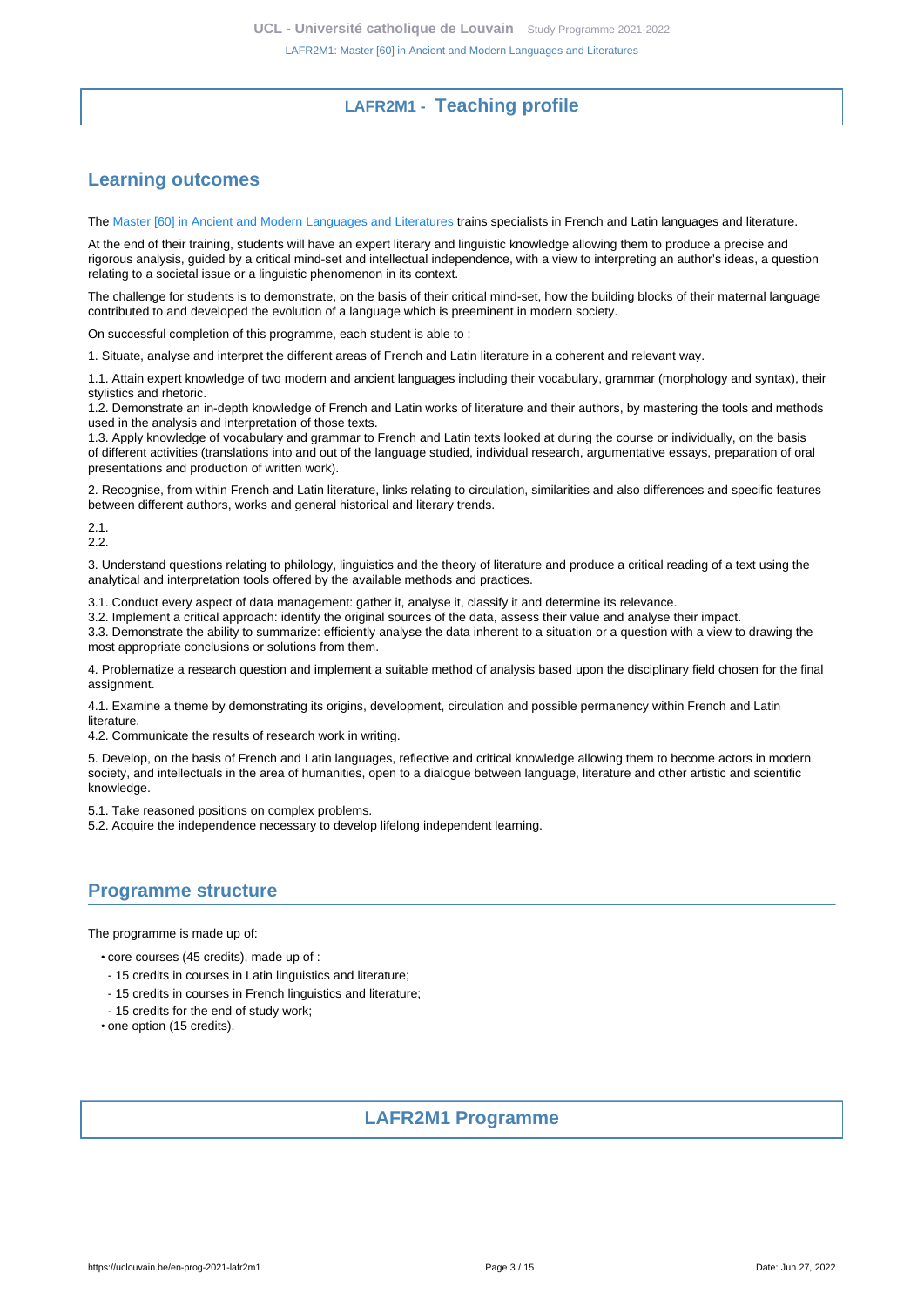# <span id="page-3-0"></span>**Detailed programme by subject**

# **CORE COURSES [45.0]**

|  | <b>O</b> Mandatory |
|--|--------------------|
|--|--------------------|

#### **83 Optional**  $\Delta$  Not offered in 2021-2022

- Not offered in 2021-2022 but offered the following year
- $\oplus$  Offered in 2021-2022 but not the following year
- $\Delta \oplus$  Not offered in 2021-2022 or the following year
- **Activity with requisites** 
	- २] Teaching language (FR, EN, ES, NL, DE, ...)

Click on the course title to see detailed informations (objectives, methods, evaluation...)

### **Individual final project (15 credits)**

| O LLAFR2898 Individual final project | $[q1+q2]$ [] [15 Credits] |
|--------------------------------------|---------------------------|
|                                      |                           |

### **Modern Languages and Literatures : French (15 credits)**

| 15 credits chosen from: |                                         |                                                                       |                                   |  |
|-------------------------|-----------------------------------------|-----------------------------------------------------------------------|-----------------------------------|--|
| <b>&amp; LROM2151</b>   | <b>Text Linguistics</b>                 | <b>Iulia Grosman</b><br>(compensates Anne-<br><b>Catherine Simon)</b> | $[q2]$ [22.5h] [5 Credits]        |  |
| <b>&amp; LROM2200</b>   | <b>History of the French language</b>   | <b>Olivier Delsaux</b>                                                | [q2] [22.5h] [5 Credits] $\oplus$ |  |
| <b>&amp; LROM2710</b>   | <b>Questions of Literary aesthetics</b> | <b>Pierre Piret</b>                                                   | [q1] $[22.5h]$ [5 Credits]        |  |
| <b>&amp; LROM2720</b>   | <b>Questions of Literary History</b>    | <b>Laurent Robert</b>                                                 | [q1] [22.5h] [5 Credits]          |  |

### **Ancient Languages and Literatures : Latin (15 credits)**

| O LGLOR2240             | Latin Language IV                          | <b>Nicolas Meunier</b> | $\lceil q_1 \rceil \lceil 30h + 15h \rceil$ [5 Credits] |
|-------------------------|--------------------------------------------|------------------------|---------------------------------------------------------|
| 10 credits chosen from: | O Optional courses (10 credits)            |                        |                                                         |
| 33 LGLOR2241            | <b>Special Issues in Latin Linguistics</b> |                        | [q1] [30h] [5 Credits] $\Delta \oplus$                  |
| 33 LGLOR2431            | <b>Latin Authors: Late Antiquity</b>       | <b>Aaron Kachuck</b>   | [q2] [45h] [5 Credits] $\oplus$                         |
| <b>&amp; LGLOR2432</b>  | <b>Thorough Study of Latin authors</b>     |                        | [q1] [45h] [5 Credits] $\odot$                          |
| <b>&amp;LGLOR2532</b>   | Seminar of Latine Literature               | <b>Aline Smeesters</b> | [q2] [30h] [5 Credits] $\oslash$                        |
| <b>83 LFIAL2181</b>     | Latin epigraphy (seminar)                  | <b>Marco Cavalieri</b> | [q1] [22.5h] [5 Credits] $\odot$                        |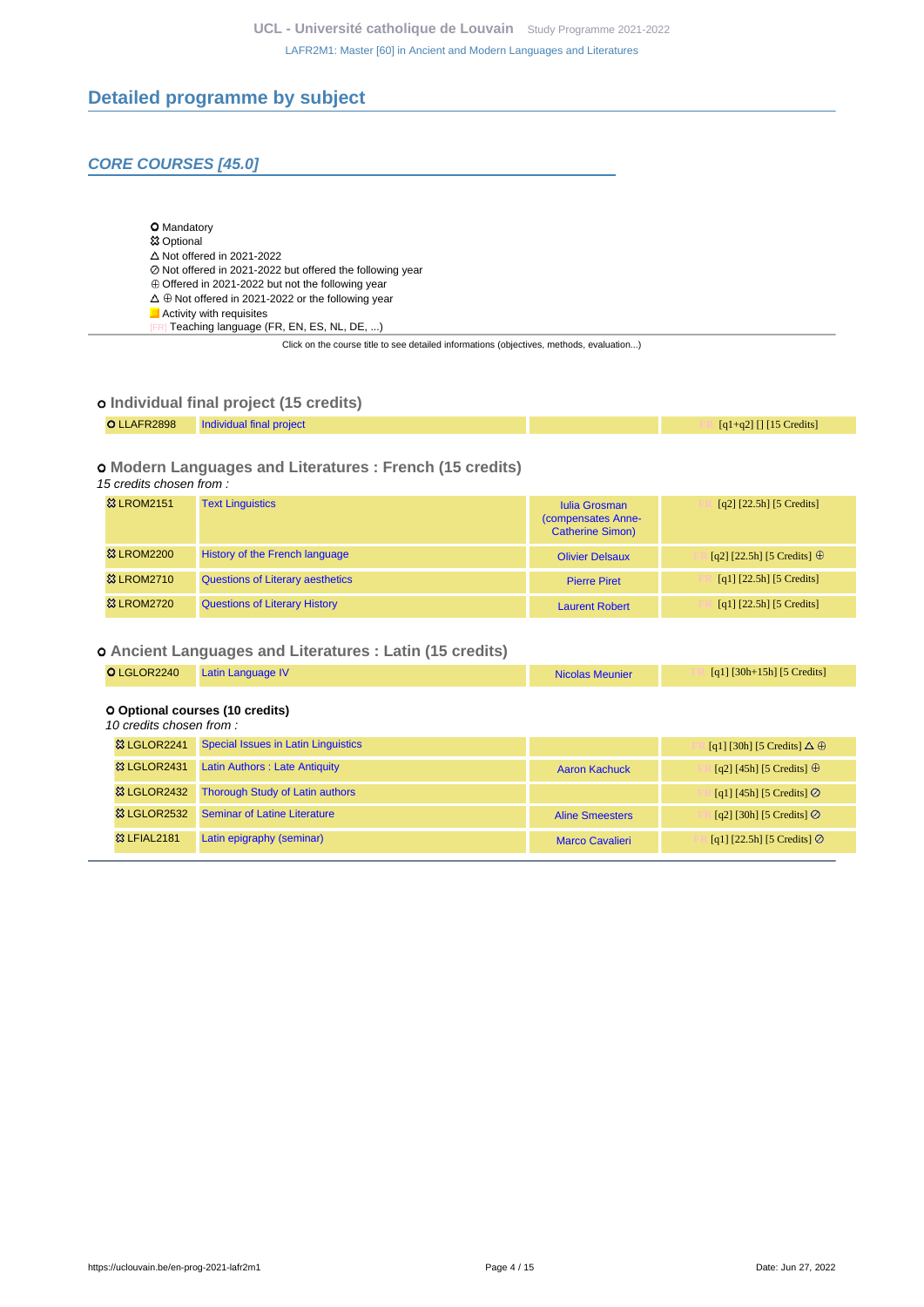### **OPTIONS**

#### Students should choose one of the following options:

- [> Option in French Languages and Literatures](en-prog-2021-lafr2m1-llafr963o) [en-prog-2021-lafr2m1-llafr963o]
- [> Option in Latin Languages and Literatures](en-prog-2021-lafr2m1-llafr964o) [en-prog-2021-lafr2m1-llafr964o]

# **OPTION IN FRENCH LANGUAGES AND LITERATURES [15.0]**

- O Mandatory
- **惢 Optional**
- $\triangle$  Not offered in 2021-2022
- Not shored in 2021-2022 but offered the following year
- $\oplus$  Offered in 2021-2022 but not the following year  $\Delta \oplus$  Not offered in 2021-2022 or the following year
- 
- Activity with requisites [FR] Teaching language (FR, EN, ES, NL, DE, ...)

Click on the course title to see detailed informations (objectives, methods, evaluation...)

#### 15 credits chosen from :

#### **Content:**

| <b>&amp; LROM2180</b>  | <b>Geolinguistic varieties of French</b>                                                                                                 | <b>Philippe Hambye</b>                    | [q1] [22.5h] [5 Credits] $\oslash$ |
|------------------------|------------------------------------------------------------------------------------------------------------------------------------------|-------------------------------------------|------------------------------------|
| <b>&amp; LROM2740</b>  | <b>Sociology of Literature</b>                                                                                                           |                                           | [q2] [22.5h] [5 Credits] $\Delta$  |
| <b>&amp; LROM2750</b>  | <b>Contemporary literature and images</b>                                                                                                |                                           | [q2] [15h] [5 Credits] $\odot$     |
| <b>&amp; LROM2791</b>  | Literature, theatre and humanities<br>Prerequisite: LROM1523 Belgian Francophone Literature<br>or a course judged equivalent - 3 credits | <b>Pierre Piret</b>                       | [q2] [30h] [5 Credits] $\oplus$    |
| 33 LTHEA2241           | French theatre studies (from the Middle Ages to the Revolution)                                                                          | <b>Pierre Piret</b>                       | [q1] [30h] [5 Credits] $\odot$     |
| <b>&amp; LTHEA2242</b> | French theatre studies (from the Revolution to the present day)                                                                          | <b>Pierre Piret</b>                       | [q1] [30h] [5 Credits] $\oplus$    |
| <b>23 LROM2221</b>     | <b>Issues in medieval literary history</b>                                                                                               | <b>Mattia Cavagna</b>                     | $[q1]$ [22.5h] [5 Credits]         |
| <b>&amp; LROM2222</b>  | Review and analysis of Medieval texts (C12 - C15)                                                                                        | <b>Tania Van Hemelryck</b>                | [q2] [22.5h] [5 Credits] $\odot$   |
| <b>&amp; LROM2223</b>  | In-depth analysis of French texts from the Middle Ages and the<br><b>Renaissance</b>                                                     | <b>Mattia Cavagna</b><br>Agnès Guiderdoni | [q2] [22.5h] [5 Credits] $\oplus$  |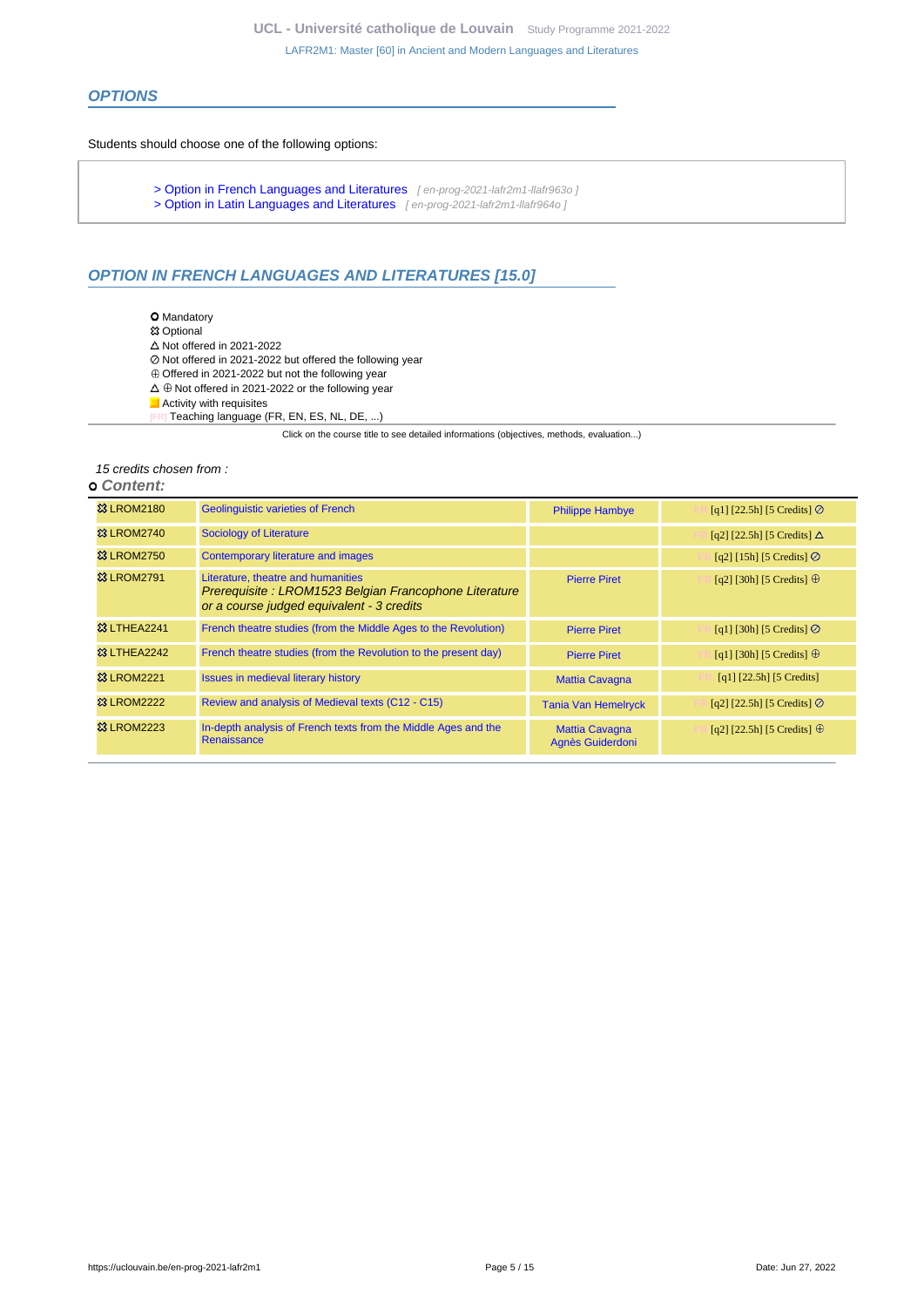# **OPTION IN LATIN LANGUAGES AND LITERATURES [15.0]**

**O** Mandatory **83 Optional**  $\triangle$  Not offered in 2021-2022 Not offered in 2021-2022 but offered the following year  $\oplus$  Offered in 2021-2022 but not the following year  $\Delta \oplus$  Not offered in 2021-2022 or the following year  $\Box$  Activity with requisites Ricting matter and the FR, EN, ES, NL, DE, ...)

Click on the course title to see detailed informations (objectives, methods, evaluation...)

### 15 credits chosen from :

### **Content:**

| <b>&amp; LGLOR2503</b>  | <b>Vulgar and Medieval Latin Linguistics</b>                                                  |                                            | [q1] [30h] [5 Credits] $\Delta \oplus$ |
|-------------------------|-----------------------------------------------------------------------------------------------|--------------------------------------------|----------------------------------------|
| <b>&amp; LFIAL2150</b>  | <b>History of Humanism</b>                                                                    | Agnès Guiderdoni<br><b>Aline Smeesters</b> | [q2] [22.5h] [5 Credits] $\oplus$      |
| <b>&amp; LGLOR2502</b>  | <b>History of Medieval Latin literature</b>                                                   |                                            | [q2] [30h] [5 Credits] $\oslash$       |
| 83 LGLOR2501            | Latin Authors: Middle Age and Renaissance                                                     | <b>Aline Smeesters</b>                     | [q2] [30h] [5 Credits] $\oplus$        |
| <sup>33</sup> EGLOR2507 | Neolatijn: taal en literatuur (KU Leuven)                                                     |                                            | $[q1]$ [39h] [5 Credits]               |
| 33 LGLOR2204            | Seminar: Theory and Practice of Literary Translation (applied to<br><b>Ancient Languages)</b> | <b>Aline Smeesters</b>                     | [q1] [30h] [5 Credits] $\oslash$       |
| <b>83 LFIAL2181</b>     | Latin epigraphy (seminar)                                                                     | <b>Marco Cavalieri</b>                     | [q1] [22.5h] [5 Credits] $\oslash$     |
| 33 LGLOR2171            | Seminar on palaeography and editing Latin texts                                               | Sébastien Moureau                          | [q2] [30h] [5 Credits] $\oplus$        |
| 83 LGLOR2911            | <b>Issues in ancient Mediterranean Religions</b>                                              |                                            | [q1] [30h] [5 Credits] $\Delta \oplus$ |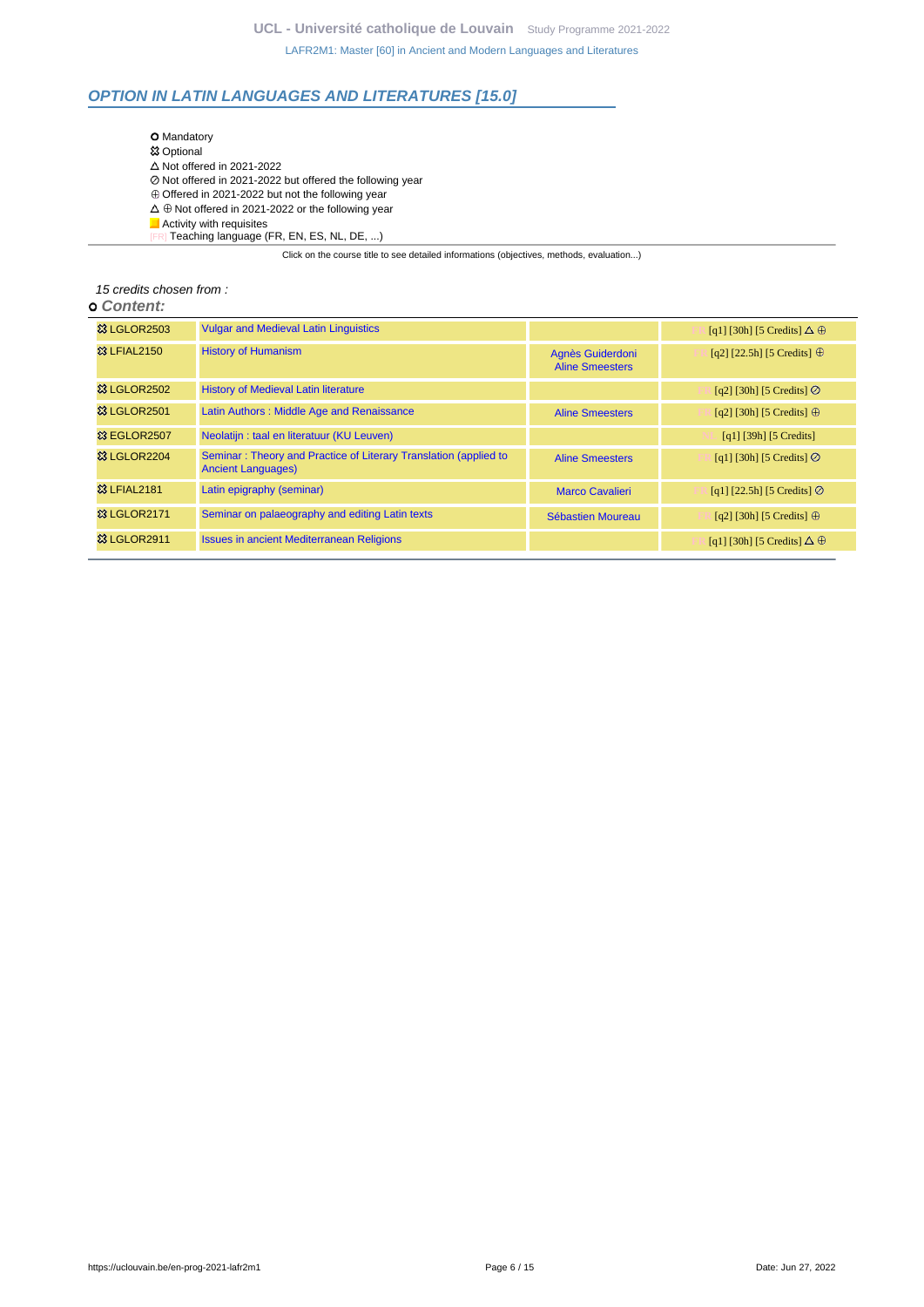# <span id="page-6-0"></span>**Supplementary classes**

**To access this Master, students must have a good command of certain subjects. If this is not the case, they must add supplementary classes at the beginning of their Master's programme in order to obtain the prerequisites for these studies.**

#### **What is a preparatory module?**

It is a set of supplementary classes (courses, practical works, seminars, etc.) from the first cycle (see the non-exhaustive list below). The complementary module (maximum 60 credits) is tailor-made by the jury according to the student's educational background and added to the Master's programme in order to acquire fundamental knowledge to then pursue the 120 credits of the Master's programme.

#### **Who is it for?**

- Students from a non-university higher education institution
- Candidates admitted with additional training
- Candidates admitted on the file with additional training

All the explanations are in [this document](https://cdn.uclouvain.be/cdn-osis/ppe/2021/fial/documents/FIAL_module_compl%C3%A9mentaire.pdf) (in French).

#### **O** Mandatory

- 83 Optional
- $\Delta$  Not offered in 2021-2022
- Not offered in 2021-2022 but offered the following year
- $\oplus$  Offered in 2021-2022 but not the following year
- $\Delta \oplus$  Not offered in 2021-2022 or the following year
- **Activity with requisites**

Teaching language (FR, EN, ES, NL, DE, ...)

Click on the course title to see detailed informations (objectives, methods, evaluation...)

### **Latin**

#### **Compulsory courses (20 credits)**

| <b>O</b> LGLOR1142 Basics of Latin Grammar | <b>Marion Dapsens</b>  | $[q2]$ [30h+15h] [5 Credits]      |
|--------------------------------------------|------------------------|-----------------------------------|
| O LGLOR1143 Latin language I               | <b>Nicolas Meunier</b> | $[q2]$ [30h+15h] [5 Credits]      |
| O LGLOR1241 Latin Language II              | Elise Fontaine         | $[q1+q2]$ [30h+22.5h] [5 Credits] |
| O LGLOR1341 Latin Language III             | <b>Nicolas Meunier</b> | $[q1+q2]$ [30h+22.5h] [5 Credits] |

#### **Latin Authors (5 credits)**

| ※ LGLOR1481 Latin Authors: Poetry                   | Aaron Kachuck | $\lceil q_1 + q_2 \rceil$ [45h] [5 Credits] $\oplus$    |
|-----------------------------------------------------|---------------|---------------------------------------------------------|
| <b>&amp; LGLOR1482</b> Latin Authors: Prose-Writing |               | $\lceil \frac{q1+q2}{45h} \rceil$ [5 Credits] $\oslash$ |
| <sup>23</sup> Littérature latine (5 credits)        |               |                                                         |

| <sup>83</sup> LGLOR1431 Latin Literature | <b>Pierre Assenmaker</b> | $[q1+q2]$ [45h] [5 Credits] $\oplus$ |
|------------------------------------------|--------------------------|--------------------------------------|

### **French (30 credits)**

| <b>&amp; LROM1100</b>  | History of French Literature from the Middle Ages to the French<br><b>Revolution</b>                   | <b>Olivier Delsaux</b><br><b>Olivier Delsaux</b><br><b>Compensates Tania</b><br>Van Hemelryck)<br>Agnès Guiderdoni | $\lceil q^2 \rceil$ [60h] [5 Credits] |
|------------------------|--------------------------------------------------------------------------------------------------------|--------------------------------------------------------------------------------------------------------------------|---------------------------------------|
| <b>23 LROM1111</b>     | <b>Linguistics: Proficiency and Analysis of Standard French</b>                                        | <b>Olivier Delsaux</b>                                                                                             | $[q1+q2]$ [30h+15h] [5 Credits]       |
| <b>&amp;3 LROM1112</b> | Introduction to the Study of French and Romance Languages and<br>Literature: Trends, Concepts, Methods | <b>Mattia Cavagna</b><br><b>Jean-Louis Dufays</b><br><b>Philippe Hambye</b>                                        | $[q2]$ [30h+15h] [5 Credits]          |
| <b>&amp;3 LROM1200</b> | History of French Literature from the French Revolution to the<br><b>Present Day</b>                   | <b>Alice Richir</b>                                                                                                | $\lceil q^2 \rceil$ [60h] [5 Credits] |
| <b>&amp; LROM1221</b>  | <b>Linguistics: Variation in Contemporary French</b>                                                   | Anne-Catherine Simon                                                                                               | $[q1]$ [30h+15h] [5 Credits]          |
| <b>&amp; LROM1222</b>  | Linguistics: Historical approach to French in Romance languages                                        | <b>Philippe Hambye</b>                                                                                             | $[q2]$ [45h+7.5h] [5 Credits]         |
| <b>&amp; LROM1230</b>  | Examination of Medieval Texts: from Latin to Old French                                                | <b>Mattia Cavagna</b>                                                                                              | $[q2]$ [30h+7.5h] [5 Credits]         |

 **Critical analysis of Modern and Contemporary Texts** One courses from :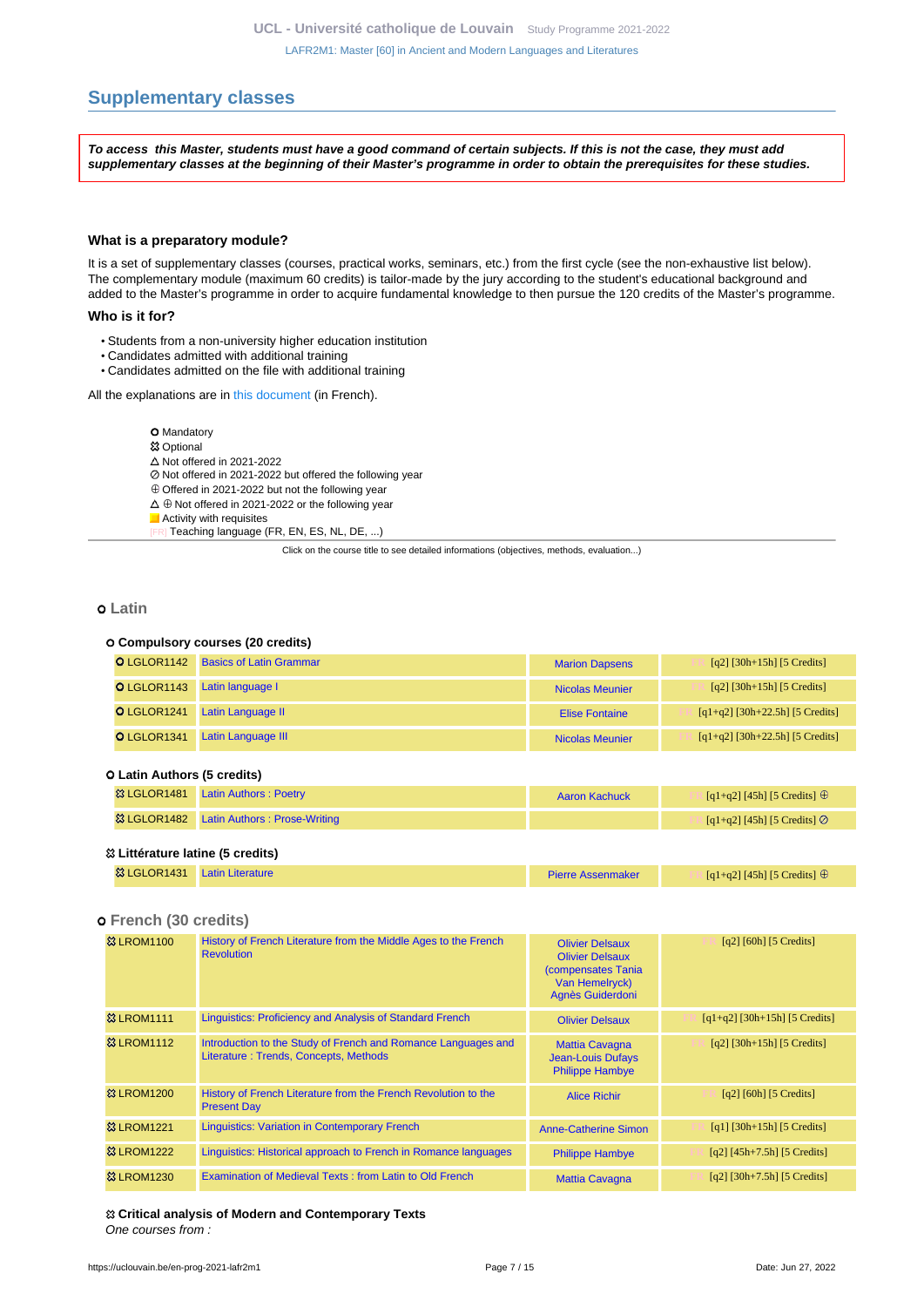# **UCL - Université catholique de Louvain** [Study Programme 2021-2022](https://uclouvain.be/en/study-programme)

[LAFR2M1: Master \[60\] in Ancient and Modern Languages and Literatures](https://uclouvain.be/en-prog-2021-lafr2m1.html)

| <b>83 LROM1260</b> | Critical analysis of Texts: the French Language Novel   | <b>Amaury Dehoux</b> | [q1] $[30h+7.5h]$ [5 Credits] |
|--------------------|---------------------------------------------------------|----------------------|-------------------------------|
| <b>83 LROM1360</b> | Critical analysis of Texts: the French Language Theatre | <b>Pierre Piret</b>  | [q1] $[30h+7.5h]$ [5 Credits] |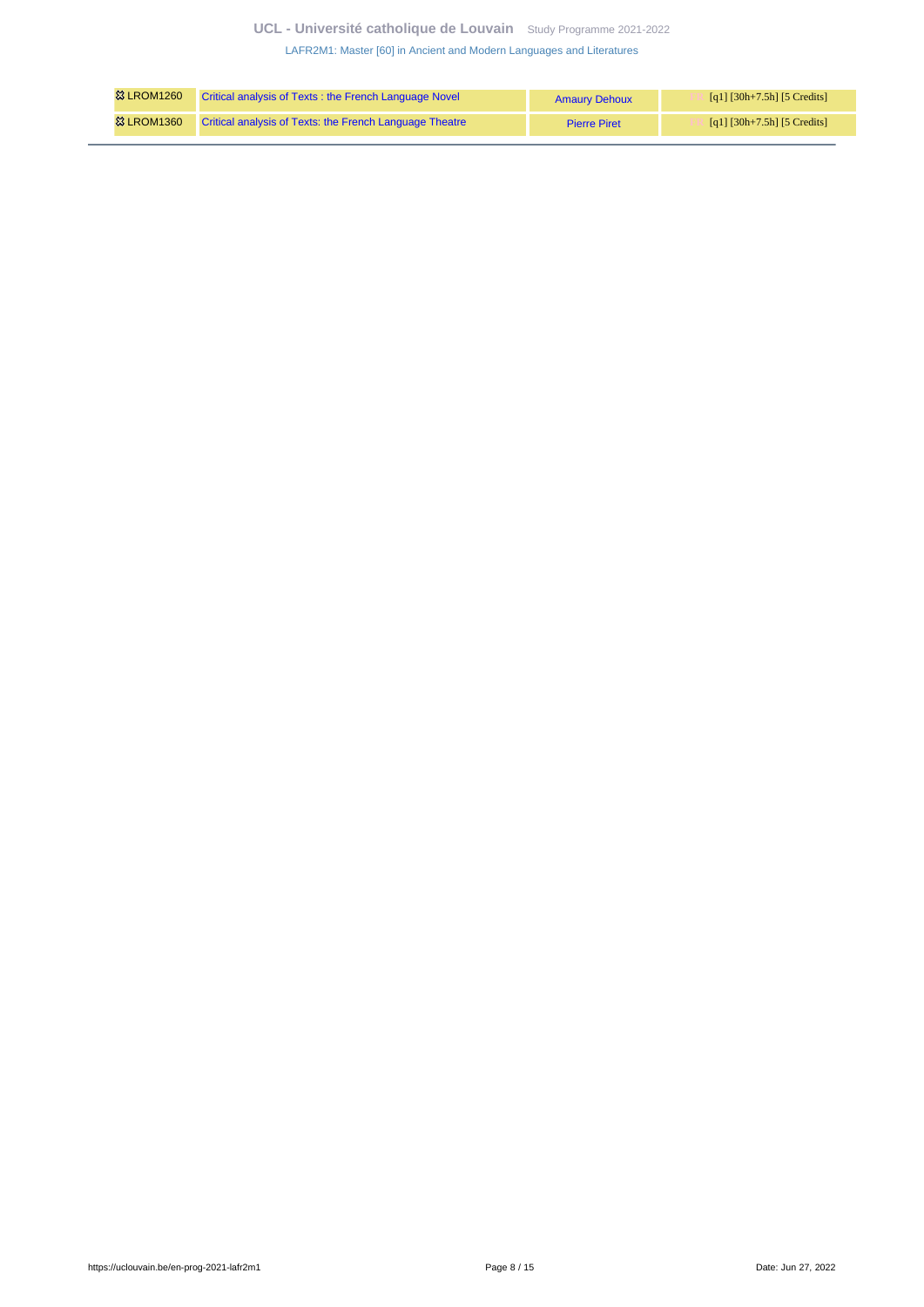# <span id="page-8-0"></span>**The programme's courses and learning outcomes**

For each UCLouvain training programme, a [reference framework of learning outcomes](https://uclouvain.be/en-prog-2021-lafr2m1-competences_et_acquis.html) specifies the the skills expected of every graduate on completion of the programme. Course unit descriptions specify targeted learning outcomes, as well as the unit's contribution to reference framework of learning outcomes.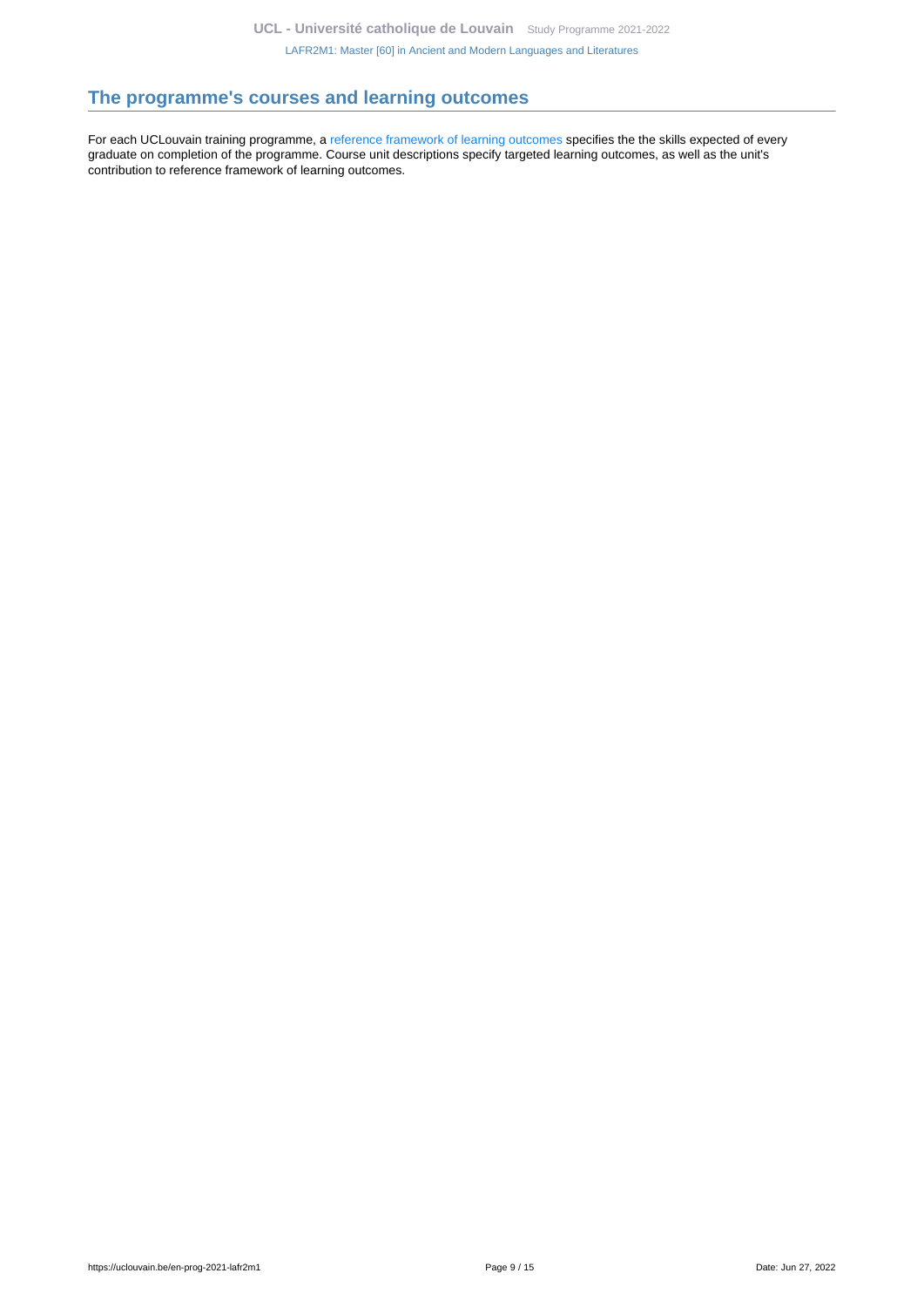# **LAFR2M1 - Information**

# <span id="page-9-1"></span><span id="page-9-0"></span>**Access Requirements**

Master course admission requirements are defined by the French Community of Belgium Decree of 7 November 2013 defining the hiher education landscape and the academic organisation of courses.

General and specific admission requirements for this programme must be satisfied at the time of enrolling at the university.

**In the event of the divergence between the different linguistic versions of the present conditions, the French version shall prevail.**

### SUMMARY

- [> General access requirements](https://uclouvain.be/en-prog-2021-lafr2m1-cond_gen_adm_masters)
- [> Specific access requirements](#page-9-2)
- [> University Bachelors](#page-9-3)
- [> Non university Bachelors](#page-10-0)
- [> Holders of a 2nd cycle University degree](#page-11-0)
- [> Holders of a non-University 2nd cycle degree](#page-11-1)
- [> Access based on validation of professional experience](#page-11-2)
- [> Access based on application](#page-11-3)
- [> Admission and Enrolment Procedures for general registration](#page-11-4)

# <span id="page-9-2"></span>**Specific access requirements**

- **1°** Student must hold a first level university degree.
- **2°** Provide proof of **level C1** of the [Common European Framework of Reference](https://www.coe.int/en/web/common-european-framework-reference-languages/level-descriptions) in French.
- **3°** Have a training including the skills:
	- Modern (French) language and literature;
	- Ancient language and literature (Latin);
	- Philosophy, History and Historical Criticism, Arts and Civilisations;
	- Linguistic and literary theory;
	- Modern languages and literature.

In the absence of sufficient training in one or more of these subjects, supplementary classes will be integrated into the master's programme (from 15 credits to a maximum of 60 credits). This [preparatory module](http://uclouvain.be/en-prog-lafr2m1-module_complementaire) is established by the jury on the basis of the student's previous course of study.

Course equivalences are submitted for approval to the jury (small panel).

# <span id="page-9-3"></span>**University Bachelors**

| <b>Diploma</b>                                                                                                                                                                                                                                                                                                           | <b>Special Requirements</b>                       | <b>Access</b>                   | <b>Remarks</b>                                                                                                                              |  |  |
|--------------------------------------------------------------------------------------------------------------------------------------------------------------------------------------------------------------------------------------------------------------------------------------------------------------------------|---------------------------------------------------|---------------------------------|---------------------------------------------------------------------------------------------------------------------------------------------|--|--|
| <b>UCLouvain Bachelors</b>                                                                                                                                                                                                                                                                                               |                                                   |                                 |                                                                                                                                             |  |  |
| Bachelor in Ancient and Modern Languages and Literatures                                                                                                                                                                                                                                                                 |                                                   | Direct access                   |                                                                                                                                             |  |  |
| If students have followed the<br><b>Bachelor in Ancient Languages</b><br>and Literatures: Classics                                                                                                                                                                                                                       | With the Minor in French<br><b>Studies</b>        | Access with additional training | Maximum 15 credits of<br>supplementary classes<br>integrated into the master's<br>programme<br>If the UCLouvain Admissions                  |  |  |
|                                                                                                                                                                                                                                                                                                                          |                                                   |                                 | Office considers the enrolment<br>application sufficiently<br>complete, it will submit the<br>application to the faculty for a<br>decision. |  |  |
| Bachelor in French and<br>Romance Languages and<br>Minor in Antiquity: Egypt,<br>Literatures : General<br>Eastern World, Greece,<br>Rome and provided they<br><b>Bachelor in Modern Languages</b><br>have taken the following<br>and Literatures : General (one<br>courses in this minor:<br>Germanic language + French) | If students have chosen the                       | Access with additional training | Maximum 15 credits of<br>supplementary classes<br>integrated into the master's<br>programme                                                 |  |  |
|                                                                                                                                                                                                                                                                                                                          | LGLOR1142, LGLOR1143,<br>LGLOR1241, LGLOR1431 and |                                 | If the UCLouvain Admissions<br>Office considers the enrolment<br>application sufficiently<br>complete, it will submit the                   |  |  |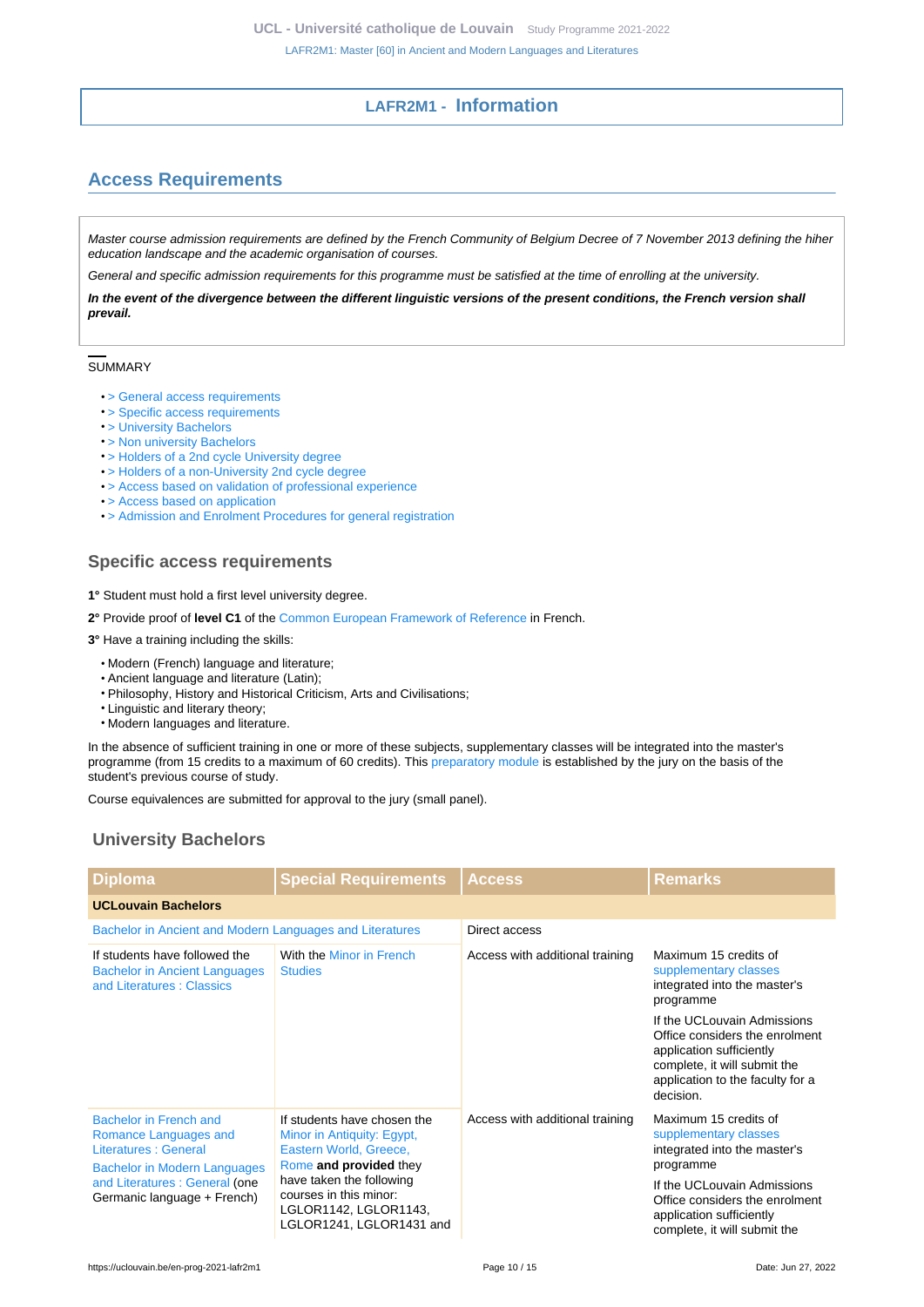### **UCL - Université catholique de Louvain** [Study Programme 2021-2022](https://uclouvain.be/en/study-programme)

[LAFR2M1: Master \[60\] in Ancient and Modern Languages and Literatures](https://uclouvain.be/en-prog-2021-lafr2m1.html)

|                                                                                                                                                                                                                                 | an introductory course on Latin<br>authors.                                                                                                                                                                                                                                                                                            |                                 | application to the faculty for a<br>decision.                                                                                                                                                                                                                             |
|---------------------------------------------------------------------------------------------------------------------------------------------------------------------------------------------------------------------------------|----------------------------------------------------------------------------------------------------------------------------------------------------------------------------------------------------------------------------------------------------------------------------------------------------------------------------------------|---------------------------------|---------------------------------------------------------------------------------------------------------------------------------------------------------------------------------------------------------------------------------------------------------------------------|
| Bachelor in Ancient Languages and Literatures : Classics<br>Bachelor in French and Romance Languages and Literatures :<br>General<br>Bachelor in Modern Languages and Literatures : General (one<br>Germanic language + French) |                                                                                                                                                                                                                                                                                                                                        | Access with additional training | Maximum 60 credits of<br>supplementary classes<br>integrated into the master's<br>programme<br>If the UCLouvain Admissions<br>Office considers the enrolment<br>application sufficiently<br>complete, it will submit the<br>application to the faculty for a<br>decision. |
| Other bachelor of the Faculty of<br>Philosophy, Arts and Letters                                                                                                                                                                | If students have chosen one of<br>the following minors :<br><b>Minor in French Studies</b><br>Minor in Antiquity: Egypt,<br>Eastern World, Greece,<br>Rome and provided they<br>have taken the following<br>courses in this minor:<br>LGLOR1142, LGLOR1143,<br>LGLOR1241, LGLOR1431 and<br>an introductory course on Latin<br>authors. | Access with additional training | Maximum 60 credits of<br>supplementary classes<br>integrated into the master's<br>programme<br>If the UCLouvain Admissions<br>Office considers the enrolment<br>application sufficiently<br>complete, it will submit the<br>application to the faculty for a<br>decision. |
|                                                                                                                                                                                                                                 | Others Bachelors of the French speaking Community of Belgium                                                                                                                                                                                                                                                                           | Direct access                   |                                                                                                                                                                                                                                                                           |
| + French)                                                                                                                                                                                                                       | Bachelor in Ancient and Modern Languages and Literatures (Latin                                                                                                                                                                                                                                                                        |                                 |                                                                                                                                                                                                                                                                           |
| Bachelor in Ancient Languages and Literatures: Classics<br>Bachelor in French and Romance Languages and Literatures:<br>General<br>Bachelor in Modern Languages and Literatures : General (one<br>Germanic language + French)   |                                                                                                                                                                                                                                                                                                                                        | Access with additional training | Additional training to be<br>determined depending on<br>the student's educational<br>background: maximum 60<br>credits of supplementary<br>classes integrated into the<br>master's programme (consult<br><b>Admission and Enrolment</b><br>Procedures)                    |
| <b>Bachelors of the Dutch speaking Community of Belgium</b>                                                                                                                                                                     |                                                                                                                                                                                                                                                                                                                                        |                                 |                                                                                                                                                                                                                                                                           |
| Bachelor in Taal- en letterkunde<br>(français/latin)                                                                                                                                                                            | Proficiency in French at level<br>C1 (CEFR)                                                                                                                                                                                                                                                                                            | Direct access                   |                                                                                                                                                                                                                                                                           |
| Bachelor in Taal- en letterkunde<br>(francais/)<br>Bachelor in Taal- en letterkunde<br>(latin/)                                                                                                                                 | Proficiency in French at level<br>C1 (CEFR)                                                                                                                                                                                                                                                                                            | Access with additional training | Additional training to be<br>determined depending on<br>the student's educational<br>background: maximum 60<br>credits of supplementary<br>classes integrated into the<br>master's programme (consult<br><b>Admission and Enrolment</b><br>Procedures)                    |
| <b>Foreign Bachelors</b>                                                                                                                                                                                                        |                                                                                                                                                                                                                                                                                                                                        |                                 |                                                                                                                                                                                                                                                                           |
| Bachelor in languages and literatures (including the study of<br>French and/or Latin)                                                                                                                                           |                                                                                                                                                                                                                                                                                                                                        | Access based on application     | In case of admission, possible<br>additional training to be<br>determined depending on<br>the student's educational<br>background (consult Access on<br>the file)                                                                                                         |

# <span id="page-10-0"></span>**Non university Bachelors**

> Find out more about [links](https://uclouvain.be/fr/etudier/passerelles) to the university

Only applicable to graduates of higher education institutions of the French Community of Belgium

| l Diploma                                                                                                                      | <b>Access</b>                                                                         | <u>I Remarks</u> |
|--------------------------------------------------------------------------------------------------------------------------------|---------------------------------------------------------------------------------------|------------------|
| BA - AESI orientation Français et français langue étrangère - HE - Les enseignements<br>crédits supplémentaires entre 45 et 60 | supplémentaires éventuels<br>peuvent être consultés dans le<br>module complémentaire. | Type court       |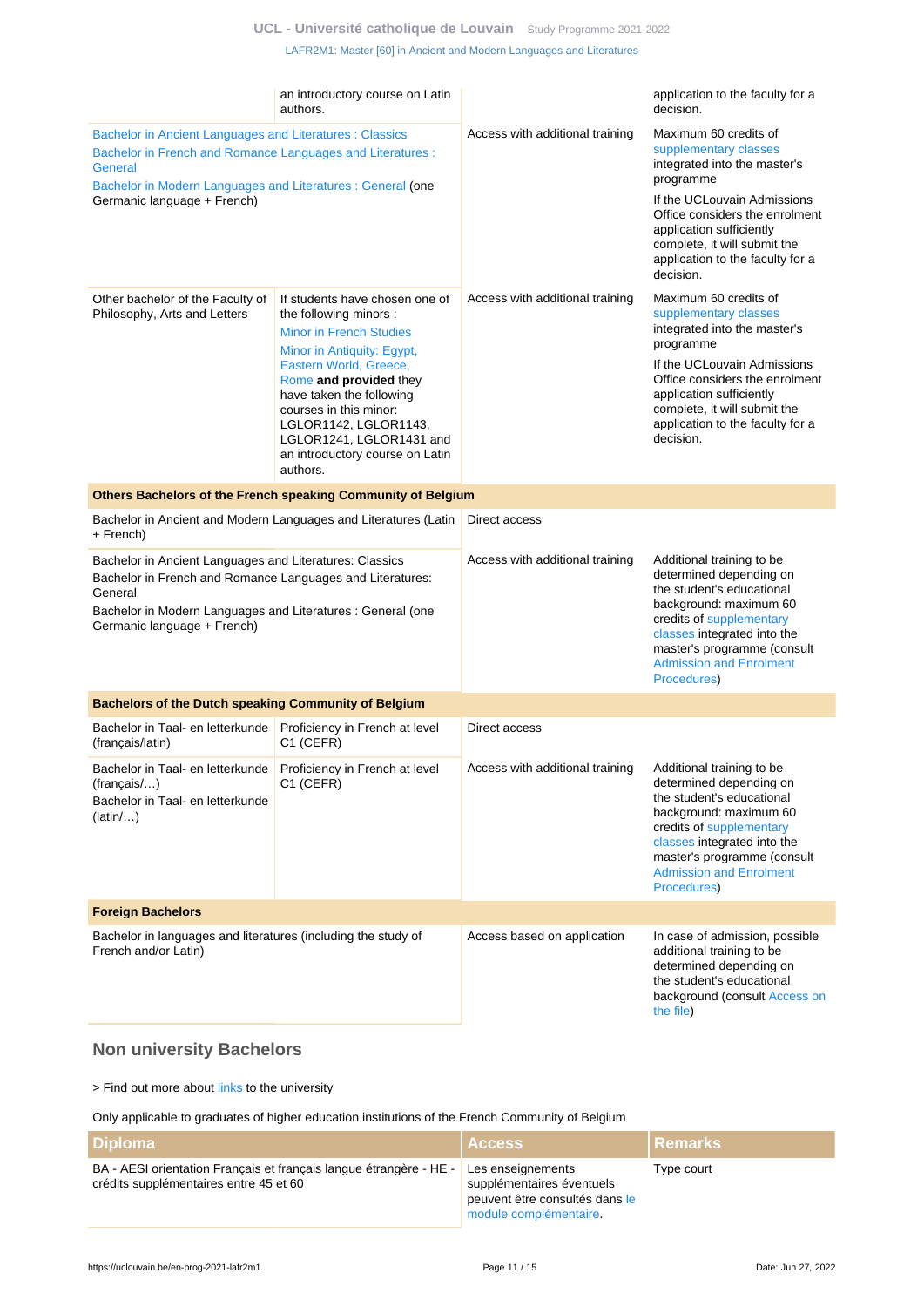# <span id="page-11-0"></span>**Holders of a 2nd cycle University degree**

| <b>Diploma</b>                                                                                                                                                                                                                                                                      | <b>Special Requirements</b> | <b>Access</b>                   | <b>Remarks</b>                                                                                                                                                                    |  |  |
|-------------------------------------------------------------------------------------------------------------------------------------------------------------------------------------------------------------------------------------------------------------------------------------|-----------------------------|---------------------------------|-----------------------------------------------------------------------------------------------------------------------------------------------------------------------------------|--|--|
| "Licenciés"                                                                                                                                                                                                                                                                         |                             |                                 |                                                                                                                                                                                   |  |  |
| Licence en langues et littératures classiques<br>Licence en langues et littératures françaises et romanes                                                                                                                                                                           |                             | Access based on application     | In case of admission, possible<br>additional training to be<br>determined depending on<br>the student's educational<br>background (consult Admission<br>and Enrolment Procedures) |  |  |
| <b>Masters</b>                                                                                                                                                                                                                                                                      |                             |                                 |                                                                                                                                                                                   |  |  |
| Master [60] in Ancient Languages and Literatures : Classics<br>Master [120] in Ancient Languages and Literatures: Classics<br>Master [60] in French and Romance Languages and Literatures :<br>General<br>Master [120] in French and Romance Languages and Literatures :<br>General |                             | Access with additional training | Programme to be determined<br>depending on the student's<br>educational background<br>(consult Admission and<br><b>Enrolment Procedures)</b>                                      |  |  |

# <span id="page-11-1"></span>**Holders of a non-University 2nd cycle degree**

Only applicable to graduates of higher education institutions of the French Community of Belgium

### <span id="page-11-2"></span>**Access based on validation of professional experience**

> It is possible, under certain conditions, to use one's personal and professional experience to enter a university course without having the required qualifications. However, validation of prior experience does not automatically apply to all courses. Find out more about [Validation of priori experience](https://uclouvain.be/en/study/vae).

Candidates who do not fulfil the abovementioned admission requirements, but who have duly attested significant experience relevant to the field of study in question, may apply for admission to the programme on the basis of an individualised admission procedure.

For more information on the procedure for admission by validation of learning from experience (VAE) in the Faculty of Philosophy, Arts and Letters:<https://uclouvain.be/fr/facultes/fial/valorisation-des-acquis-de-l-experience-vae.html>.

### <span id="page-11-3"></span>**Access based on application**

Admission on the basis of a submitted dossier may be granted either directly or on the condition of completing additional coursework of a maximum of 60 ECTS credits, or refused.

If the students' educational background is incomplete, supplementary classes may be integrated into their master's programme.

### **Students with a Belgian degree**

Students whose previous educational background is not included in the above-mentioned admission requirements may apply for admission according to the [procedure described below](https://uclouvain.be/en-prog-lafr2m1-cond_adm#proceduresAdmission).

### **Students with an international degree (EU)**

Students whose previous educational background is not included in the above-mentioned admission requirements may apply for admission according to the [procedure described below](https://uclouvain.be/en-prog-lafr2m1-cond_adm#proceduresAdmission).

### **Students with an international degree (outside the EU)**

Students holding an undergraduate and/or postgraduate degree from a university outside Europe may apply for admission, provided they have obtained at least a 55% (or 11/20) general average for all successful academic years at their home university.

Applications that do not meet this minimum average requirement will be automatically rejected.

However, this may be waived provided that the applicant has duly attested significant professional experience (consult [Validation of](https://uclouvain.be/prog-lafr2m1-cond_adm#adultesRepriseEtudes) [learning from experience\)](https://uclouvain.be/prog-lafr2m1-cond_adm#adultesRepriseEtudes).

### <span id="page-11-4"></span>**Admission and Enrolment Procedures for general registration**

Requests for **further information** regarding admission to this Master's programme should be addressed to Ms. Fiorella Flamini, Study Adviser [\(conseiller.etudes-fial@uclouvain.be](https://uclouvain.be/mailto:conseiller.etudes-fial@uclouvain.be?subject=LAFR2M1%20-%20Information%20request)) of the Faculty of Philosophy, Arts and Letters.

All applications for **admission, enrolment or re-enrolment** (from a Belgian or international candidate) must be submitted online to the UCLouvain Enrolment Service (SIC): [https://uclouvain.be/en/study/inscriptions.](https://uclouvain.be/en/study/inscriptions)

If a **Faculty's authorisation or derogation** is requested by the UCLouvain Enrolment Service (SIC), the request for authorisation must be submitted to the Faculty of Philosophy, Arts and Letters, in accordance with the procedure described on the page: [https://](https://uclouvain.be/fr/facultes/fial/admission-et-inscription.html) [uclouvain.be/fr/facultes/fial/admission-et-inscription.html.](https://uclouvain.be/fr/facultes/fial/admission-et-inscription.html)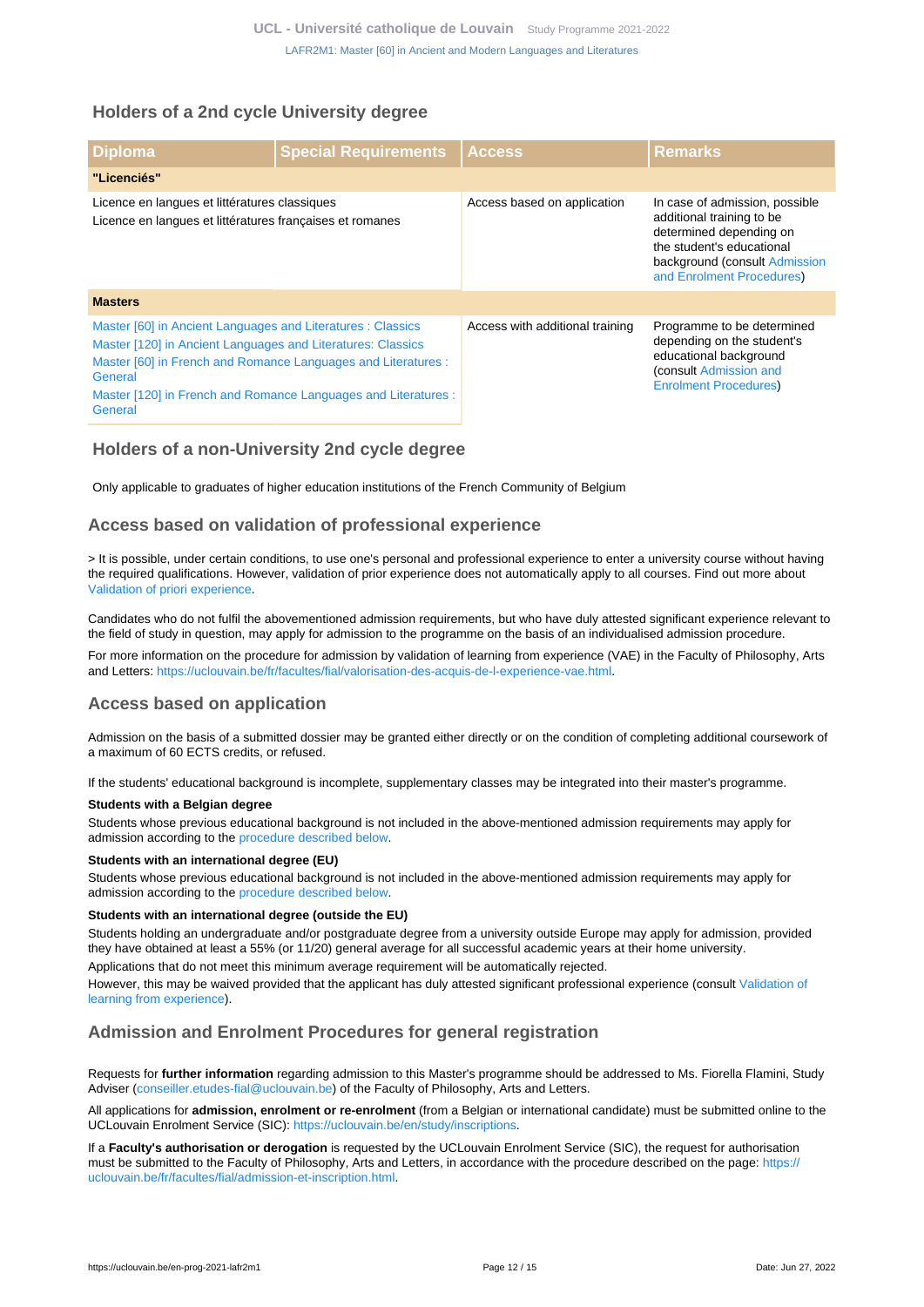# <span id="page-12-0"></span>**Teaching method**

The majority of courses on this programme use interactive teaching methods, inspired by the principles of the project 'gérer sa formation' or 'managing your training' (student autonomy guaranteed thanks to new ICT resources, e-learning, teaching teams, practice of oral and written communication, etc) . The programme familiarises the student with new resources and methods in the field of classical and Romance studies. The options programme foresees training in other disciplines, such as history and archeology.

# <span id="page-12-1"></span>**Evaluation**

**The evaluation methods comply with the [regulations concerning studies and exams](https://uclouvain.be/fr/decouvrir/rgee.html). More detailed explanation of the modalities specific to each learning unit are available on their description sheets under the heading "Learning outcomes evaluation method".**

Written and oral exams aim to test both knowledge acquired as well as the student's know-how and communication skills. Some subjects, geared towards helping the student develop skills in research and personal criticism, are the subject of presentations and discussions spread over the year (permanent assessment).

Courses are evaluated according to current university regulations (see General Examination Regulations). Students may find further information on specific evaluation methods in the course descriptions.

To obtain a student's average, the grades awarded for each course unit are weighted by their respective credits.

# <span id="page-12-2"></span>**Mobility and/or Internationalisation outlook**

The participation in an international mobility scheme is not authorized within the framework of this 1-year master's programme.

Nevertheless, courses in Latin language and literature can be borrowed from the programme of KU Leuven, in line with the UCLouvain-KU Leuven agreement.

# <span id="page-12-3"></span>**Possible trainings at the end of the programme**

Au terme du [Master \[60\] in Ancient and Modern Languages and Literatures](https://uclouvain.be/en-prog-2021-lafr2m1), plusieurs possibilités s'offrent aux diplômés :

- 1. s'inscrire au master 120 correspondant
- 2. s'inscrire à l'agrégation
- 3. s'inscrire à un autre programme de master (60 ou 120)
- 4. entreprendre un stage professionnel et/ou préparer leur insertion socioprofessionnelle.

#### **1. Master 120 correspondant**

Au terme du [Master \[60\] in Ancient and Modern Languages and Literatures](https://uclouvain.be/en-prog-2021-lafr2m1), l'étudiant accède directement au second bloc du [Master](https://uclouvain.be/en-prog-2021-lafr2m) [\[120\] in Ancient and Modern Languages and Literatures](https://uclouvain.be/en-prog-2021-lafr2m). Son programme de formation, de minimum 60 crédits, comprendra le mémoire (entre 15 et 30 crédits) pouvant compléter ou s'appuyer sur son travail de fin d'études du master 60, une finalité (30 crédits) et d'éventuels compléments de formation déterminés par le jury.

#### **2. Agrégation de l'enseignement secondaire supérieur (AESS)**

L'étudiant porteur du titre de master 60 peut accéder à l['Teacher Training Certificate \(upper secondary education\) - Ancient and Modern](https://uclouvain.be/en-prog-2021-lafr2a) [Languages and Literatures.](https://uclouvain.be/en-prog-2021-lafr2a)

- Pour plus d'informations sur les agrégations en FIAL :<https://uclouvain.be/fr/facultes/fial/etudiant-en-agregation.html>
- Pour plus d'informations sur les fonctions qui peuvent être exercées dans l'enseignement (Primoweb) : [http://www.enseignement.be/](http://www.enseignement.be/index.php?page=27705) [index.php?page=27705](http://www.enseignement.be/index.php?page=27705)

#### **3. Autres programmes de master (60 ou 120)**

D'autres programmes de master 60 ou 120 de la Faculté pourraient également être accessibles moyennant compléments de formation et dans le respect des conditions d'accès à ces programmes détaillées dans le catalogue des formations : [https://uclouvain.be/fr/](https://uclouvain.be/fr/facultes/fial/masters-en-fial.html) [facultes/fial/masters-en-fial.html](https://uclouvain.be/fr/facultes/fial/masters-en-fial.html).

D'autres programmes de master de l'UCLouvain sont largement accessibles, directement ou moyennant compléments de formation, aux diplômés UCLouvain. Par exemple :

- [Master \[120\] in Public Administration](https://uclouvain.be/en-prog-2021-adpu2m)
- [Master \[60\] in Management \(shift schedule\)](https://uclouvain.be/en-prog-2021-gehd2m1)
- [Master \[120\] in Population and Development Studies](https://uclouvain.be/en-prog-2021-sped2m)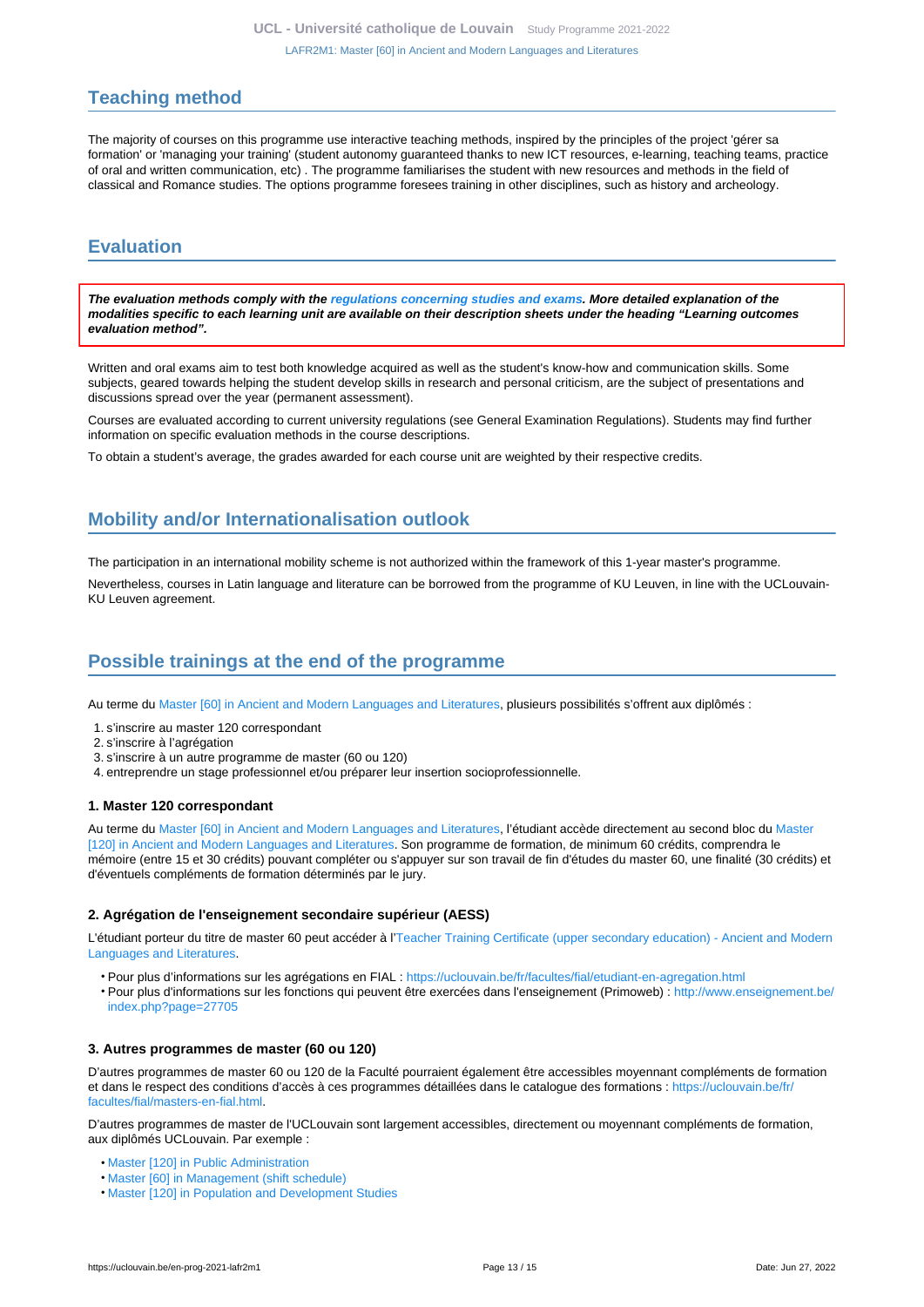### **4. Stage et insertion socioprofessionnelle**

Les étudiants ont l'opportunité, en cours de master ou après diplomation, de préparer leur **insertion socioprofessionnelle** auprès des services compétents de la Faculté et de l'UCLouvain. Il leur est également possible de compléter leur formation par un **stage professionnel** en Belgique ou à l'étranger. Dans certains cas, les démarches doivent être entreprises durant le master.

- Pour plus d'informations sur les stages après diplomation : <https://uclouvain.be/fr/facultes/fial/stage-apres-diplomation.html>
- Pour plus d'informations sur le Service emploi de la Faculté :<https://uclouvain.be/fr/facultes/fial/service-emploi.html>
- Pour plus d'informations sur les entretiens et les ateliers proposés aux (futurs) diplômés par le Centre d'information et d'orientation (CIO) : <https://uclouvain.be/fr/etudier/cio/futur-diplome-diplome.html>

Dernière mise à jour : mars 2020

### <span id="page-13-0"></span>**Contacts**

### **Curriculum Management**

Faculty

Structure entity SSH/FIAL Acronym FIAL

Mandate(s)

- Dean : Cédrick Fairon
- Administrative director : Bérengère Bonduelle

Commission(s) of programme

• Ecole de langues et lettres ([ELAL](https://uclouvain.be/fr/repertoires/entites/ELAL))

Academic supervisor: [Aline Smeesters](https://uclouvain.be/repertoires/aline.smeesters)

Jury

- President: [Aline Smeesters](https://uclouvain.be/repertoires/aline.smeesters)
- Secretary: [Agnès Guiderdoni](https://uclouvain.be/repertoires/agnes.guiderdoni)
- 3rd member of the small panel: [Nicolas Meunier](https://uclouvain.be/repertoires/nicolas.meunier)

Useful Contact(s)

• Fiorella Flamini, Study Adviser: [conseiller.etudes-fial@uclouvain.be](https://uclouvain.be/mailto:conseiller.etudes-fial@uclouvain.be)

Denomination Faculty of Philosophy, Arts and Letters [\(FIAL\)](https://uclouvain.be/repertoires/entites/fial) Sector **Sector Human Sciences** [\(SSH\)](https://uclouvain.be/repertoires/entites/ssh) Postal address Place Blaise Pascal 1 - bte L3.03.11 1348 Louvain-la-Neuve Tel: [+32 \(0\) 10 47 48 50](https://uclouvain.be/tel:+3210474850) Website <http://www.uclouvain.be/fial>